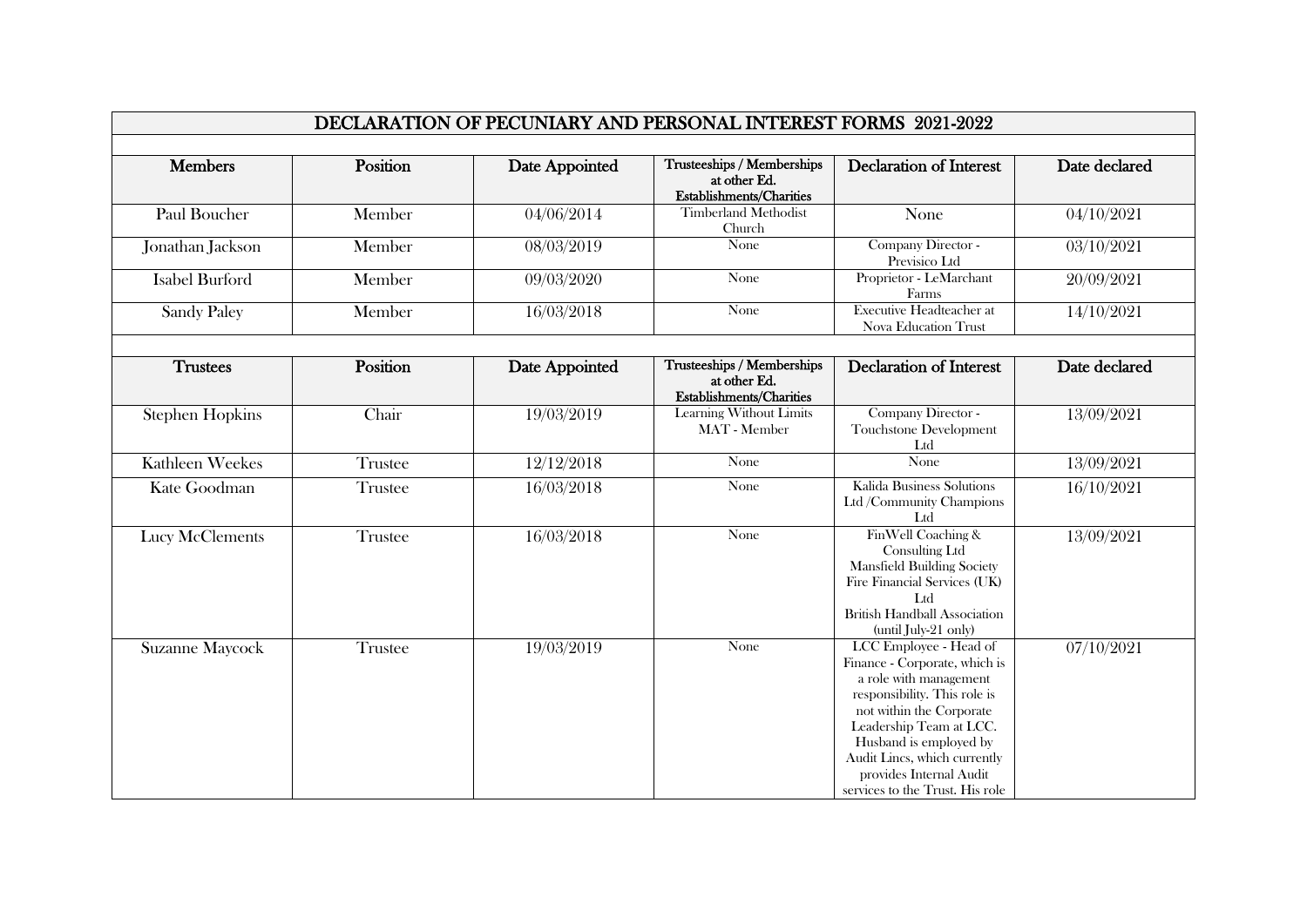|                          |         |                                 |                                                                                                  | is not in a position of control<br>at Audit Lincs.                                                                                                                                                                                                                                                                  |            |
|--------------------------|---------|---------------------------------|--------------------------------------------------------------------------------------------------|---------------------------------------------------------------------------------------------------------------------------------------------------------------------------------------------------------------------------------------------------------------------------------------------------------------------|------------|
| Rachael Sharpe           | Trustee | 19/01/2020                      | Wyndham Park Nursery<br>School (Chair of Governors),<br>St Hugh's Prep School<br>(Trustee)       | University of Lincoln<br>Employee                                                                                                                                                                                                                                                                                   | 10/09/2021 |
| <b>Kate Rouse</b>        | Trustee | 19/01/2020-Resigned<br>20.01.22 | None                                                                                             | <b>LCC</b> Employee                                                                                                                                                                                                                                                                                                 | 28/09/2021 |
| Kim Adele-Platts         | Trustee | 27.04.2020                      | Council Member of Institute<br>of Directors / Volunteer<br>mentor at Mary's Meals                | Company Director: Kim<br>Adele Ltd / MasterMindset<br>Ltd                                                                                                                                                                                                                                                           | 13/09/2021 |
| Helen Drew-Bradley       | Trustee | 24.06.2020                      | Public Body - East Midlands<br>Veterans Advisory and<br>Pensions Committee<br>(committee member) | Avonline Limited (currently<br>in liquidation) / Drew-<br><b>Bradley Associates</b>                                                                                                                                                                                                                                 | 12/09/2021 |
| Julia Lindley-Baker      | Trustee | 01.09.2021                      | Middle Rasen Primary<br>School Governor (LA<br>Governor)                                         | <b>Employee of Bishop</b><br>Grosseteste University.<br>Partnership collaboration<br>may arise. Worked with<br><b>Emily Walker LEARN</b>                                                                                                                                                                            | 28/09/2021 |
| <b>Bryan Steele</b>      | Trustee | 24.06.2020                      | Hope Into Action (Oakham)<br>Trust                                                               | Company Director - Jireh-<br>Tek Limited / Noniussoft,<br><b>SA</b>                                                                                                                                                                                                                                                 | 28/09/2021 |
| Jo Slesser               | Trustee | 20.10.2021                      | Carre's Grammar School<br>(Chair of Governors)                                                   | <b>Employed by The Mighty</b><br>Creative to work with CYP<br>within SEND and LAC on a<br>1:1 basis in any school within<br>Lincolnshire and<br>Nottinghamshire and<br>therefore do work with CYP<br>in our trust. Recruitment and<br>Remuneration is through<br>The Mighty Creative and not<br>individual schools. | 03/03/2022 |
| Keith Stanton            | Trustee | 20.10.2021                      | None                                                                                             | <b>Company Director - Votive</b><br>Leadership Consultancy<br>Limited                                                                                                                                                                                                                                               | 04/03/2022 |
| <b>Matthew Fanthorpe</b> | Trustee | 20.10.2021                      |                                                                                                  |                                                                                                                                                                                                                                                                                                                     |            |